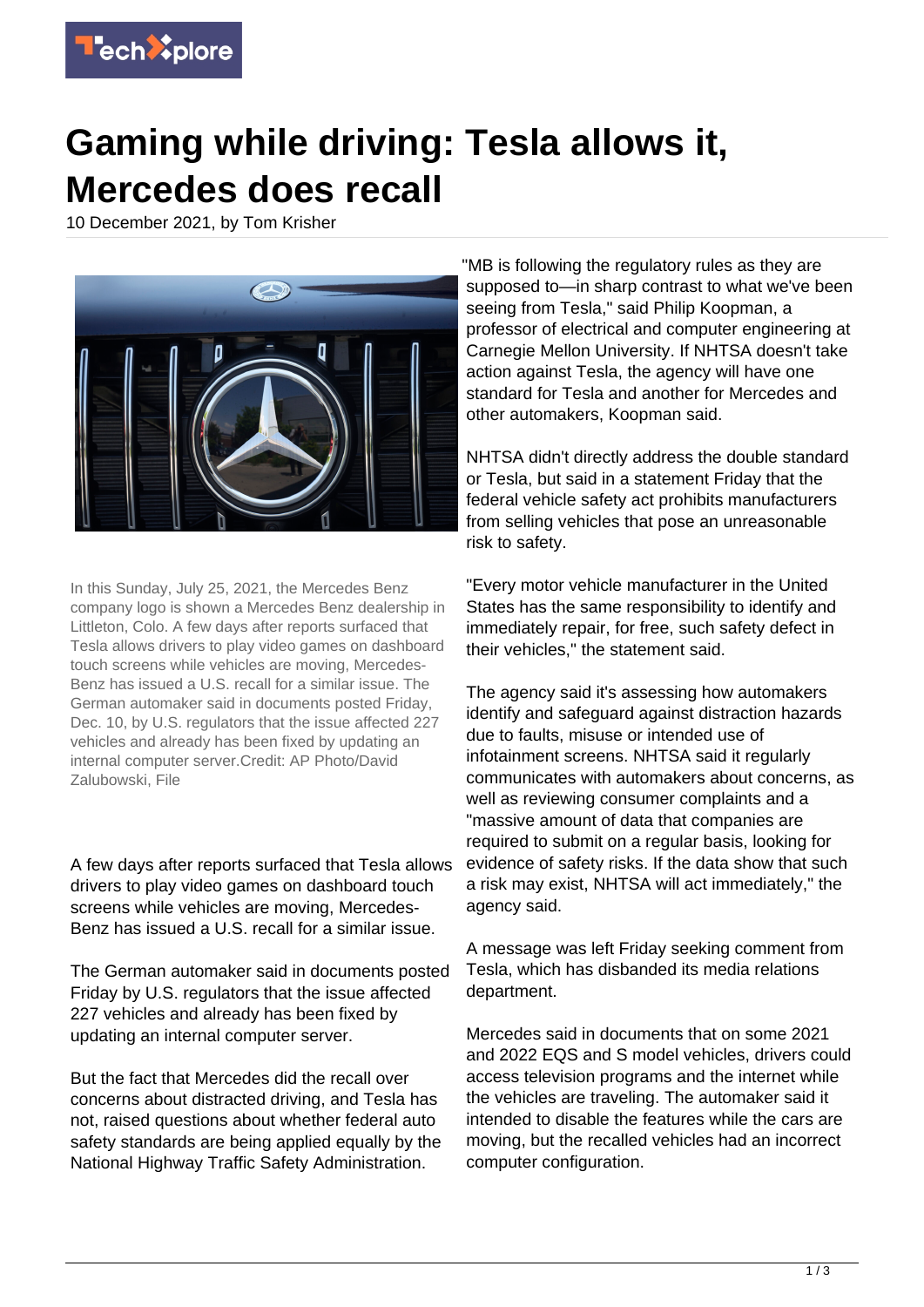

"If an occupant were to actively select the function or application while the vehicle is driving, then driver distraction might result, which could increase out recall notification letters quickly enough. the risk of a crash," the company wrote in documents. The recalled cars have active and connected "Mercedes me" accounts.

Mercedes wrote that it has no reports of any crashes or injuries from the problem, which was discovered in a company vehicle in Germany.

Last month [a Tesla owner near Portland, Oregon,](https://techxplore.com/news/2021-12-drivers-video-games-tesla-case.html) filed a complaint with NHTSA after discovering that while driving, he could play video games and browse the internet on the screen of his 2021 Tesla Model 3. The agency said Thursday that it is communicating with Tesla about the issue.

NHTSA already is investigating why Tesla's "Autopilot" partially automated driving system keeps crashing into stopped emergency vehicles, and it has inquired about why Tesla didn't file recall documents when it did an over-the-air internet update in an effort to address the safety problem. It's also looking into the performance of Tesla's "Full Self-Driving" software after getting a complaint that it nearly caused a crash.

Tesla says neither system can drive vehicles and that drivers must be ready to intervene at all times.

Jason Levine, executive director of the nonprofit Center for Auto Safety, said the auto industry seems to have reached a point with infotainment screens where it will have to "choose whether to be an enabler or a preventer" of distracted driving.

"We are glad to see Mercedes recall and repair this unreasonable risk to everyone on the road, but would urge NHTSA to move quickly to ensure that all screen-based entertainment distractions are disabled when vehicles are in motion, no matter the manufacturer," Levine said.

Mercedes likely is paying close attention to U.S. safety laws after it had to pay a \$13 million penalty to NHTSA in 2019 for a series of reporting failures involving recalled vehicles.

The automaker agreed to the payment and to fix

flaws after the agency alleged that Mercedes was slow to report safety problems and wasn't mailing

Mercedes' U.S. unit said at the time that it didn't do anything wrong deliberately.

© 2021 The Associated Press. All rights reserved. This material may not be published, broadcast, rewritten or redistributed without permission.